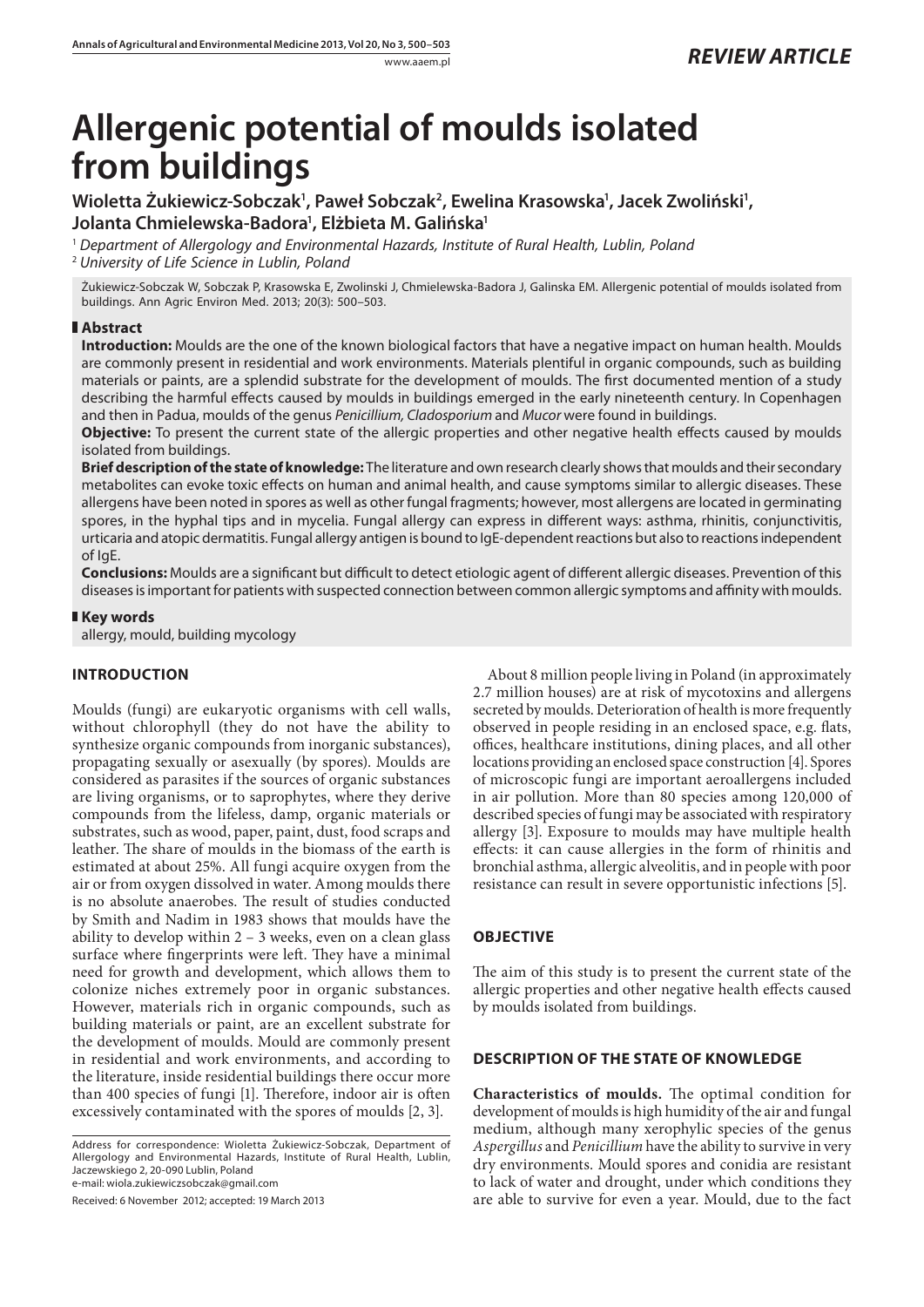that they are aerobic microorganisms, commonly grow on the surface. The source of carbon for these organisms may be different compounds and the rich enzymatic apparatus allows the use of substances very poor in nutrients, even plastics. The temperature range in which moulds are able to grow is from 18 – 32°C, but they can survive even within the limits of 6 – 60°C [3]. Particularly encouraging for growth and development are positive temperature and relative humidity reaching above 60%, when it can be produced on the damp layer of walls and windows [3, 6]. The most negative factor for the existence of fungi is a draft of air, which can be used in antifungal prevention in apartments and residential buildings. However, in order to effectively eliminate mould, other methods and means must be used, both in the construction of building and with chemicals.

Moulds produce a huge amount of spores, which can be transmitted over thousands of kilometers, and appear even in the stratosphere. The very small size (3–10 microns) of spores also allows them to penetrate deeply into the bronchial tract, which can be the beginning of mould allergy [7]. The process of spore release depends of the type of fungus as well as weather conditions. The concentration of spores in the home environment increases with the rising number in the external environment. Some spores are released when the air is dry, and their concentration in the air increases with extended wind and decreased humidity, during high insolation of, for example, fungi spores of the genera: *Alternaria, Cladosporium, Helminthosporium*. The 'moist' spores produced by fungi of class *Ascomycetes* are released into the atmosphere in rain, often at night [8]. The abundance of fungi spores exceeds the number of grains of pollen which are the other environmental allergen. Many studies show a significant association between increased levels of fungal spores and antigens, and the presence of allergy symptoms [9, 10, 11]. As studies show that the most allergenic are the spores which accumulate as a fundamental part of the secondary metabolites of mycelium – mycotoxins. Water droplets on the surface of the mycelium are the source of the highest concentrations of pathogenic metabolites. Some moulds produce several toxins and some toxins are produced by more than one species of fungus [12]. The main toxin is aflatoxin (AF), ochratoxin A (OT), zearalenone (ZEN), trichothecenes and fumonisins (F) [5, 13]. Mycotoxins are characterized by multidirectional activity: mutagenic, neurotoxic, immunosuppressive and carcinogenic. The greatest risk for human and animal health are filamentous fungi of the genera *Aspergillus, Penicillium, Fusarium, Stachybotrys, Alternaria i Cladosporium* [14, 15, 16]. Currently, the minimum concentration of mycotoxins and minimum exposure time required to produce adverse effects on human health remains unknown [3, 17].

**Moulds and buildings.** In 1965, for the first time, van der Plas Hueck in the Netherlands estimated the global losses in technical materials caused by microorganisms worldwide. He found that 2% per annum of materials undergo microbial decomposition. In 1996, Zyska (after van der Plas Hueck), presented the results of this test applied to Poland. Zyska took selected materials into account: fabric, leather, wood products, pulp and paper, petroleum refinery products, paints and coatings, fibres and plastics, gum, machinery, electrical equipment, herbal, pharmaceutical and cosmetic medication. The total value of losses caused by destruction of materials by microorganisms in 1996 amounted to approximately

1,084 million PLN. Currently, it is expected that these values are much higher than expected, reaching about 5% of GDP (10,907 million PLN). However, in estimating these costs, there was no accounting, for example, of monuments, museum collections, threats to health and life [18]. The content of microorganisms in the air is conditioned by many factors, Krajewska-Kułak et al. [19] report that the most important are: the geographical area, season, type of room (open, closed, staff room, factory, health care institution). Moreover Krzysztofik [20] reports that residential buildings and offices create a specific microclimate in which the microbiological air purity was also disrupted by the presence of people, building materials, furnishings, appliances, air temperature and humidity, and the type of ventilation. A large group of microorganisms, particularly moulds, often colonize air-conditioning filters which are the direct cause of air pollution. Cases of colonization of air filters by moulds have typically been found even in hospitals [21]. According to the World Health Organization (WHO), more than 3 billion people suffer from diseases caused by indoor air pollution [22].

501

The presence of pathogenic fungi indoors (especially *Stachybotrys chartarum*) in building materials is considered an important risk factor for contamination of the microclimate. The adverse health effects for humans and animals are associated with intense exposure to *S. chartarum* and other fungi of the genus *Aspergillus, Penicillium, Fusarium, Trichoderma*. It is estimated that 25% of all Polish buildings are contaminated with mycotoxins and allergens secreted by moulds colonizing construction materials [1]. For comparison, in the UK and in Scandinavian countries, mould growth occurs in 10% of buildings. Most often, the reservoir of dangerous moulds are watered plants, pets, wallpaper, dusty mattresses, plush toys, contaminated ventilation and air conditioning [7]. In indoor air, the levels of fungal spore sometimes exceed even 1,000/m3 [2, 7]. The types of fungi most commonly found in homes are *Aspergillus, Penicillium, Mucor, Rhizopus, Aureobasidium* and *Cladosporium*. According to research, moulds produce spores throughout the year and their growth is dependent on the relative humidity, which depends on ventilation, air conditioning and the presence of thermal insulation of the building [23]. The most common in the holding rooms are the species: *Cladosporium sphaerospermum* (isolated from the surface of building materials in bathrooms, kitchens), *Cladosporium cladosporioides, Cladosporium herbarum* (isolated from the air where the number of spores may be as high as 10,000 cfu/m). The last two species are characterized by the presence of similar allergic proteins [24].

In residential buildings, the development process of moulds requires several conditions: the presence of oxygen and nutrients that can always get in the built environment, the source of which is primarily small amounts of organic material, emulsion paints, glue, wallpaper and dust settled on a daily basis. A suitable medium for moulds is wood. Fungi attack solid wood, processed in the form of plates, where the particles are composed of wood or materials such as lignin-cellulose (chipboard or straw) [18]. The commonest and possibly the most destructive wood decay fungus found in buildings in temperate regions, including Australia, Europe and Japan, is the dry-rot fungus *Serpula lacrymans* (previously known as *Merulius lacrymans*). This fungus can grow quickly and may spread throughout a building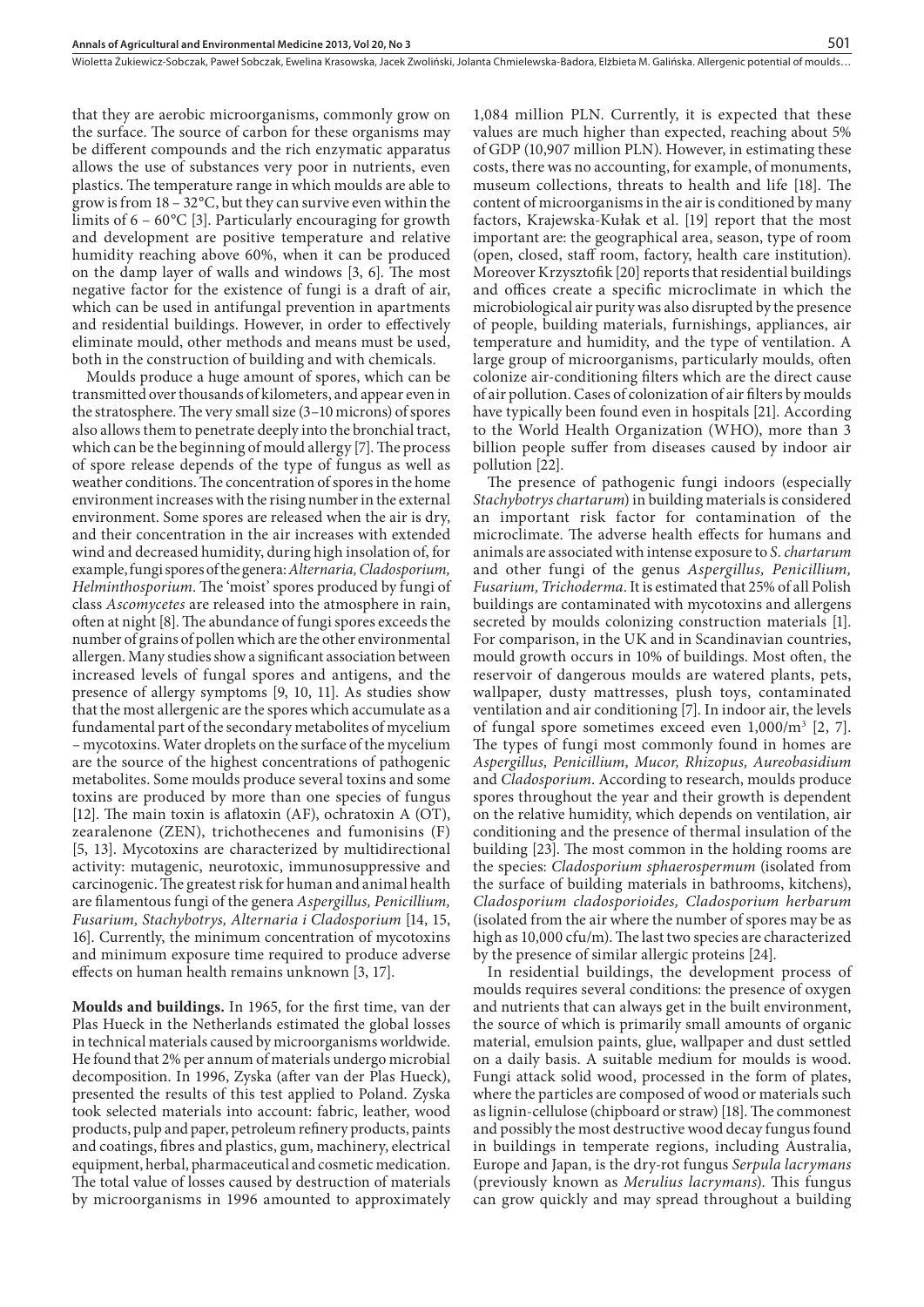Wioletta Żukiewicz-Sobczak, Paweł Sobczak, Ewelina Krasowska, Jacek Zwoliński, Jolanta Chmielewska-Badora, Elżbieta M. Galińska . Allergenic potential of moulds…

from one timber to another, potentially causing devastating effects in the whole building. There are many other dry and wet-rot fungi that can cause wood decay and subsequent damage to the building environment [25]. They have also been implicated in causing hypersensitivity pneumonitis (extrinsic allergic alveolitis) [26].

**Health problems connected with presence of the moulds in buildings.** The literature and own research clearly shows that mould fungi and their secondary metabolites have toxic effects on human and animal health, and cause symptoms similar to allergic diseases. This problem has become particularly important in Europe after the occurrence of numerous floods. For healthy individuals, the inhalation of mould spores carried by air, under normal circumstances should not be a threat, due to the fact that the airways have self-cleaning mechanisms. However, longer exposure to such pathogens can evoke serious respiratory illnesses. In the case of overload or damage to the respiratory tract these defence mechanisms may fail, and the inhaled spores form mucous plugs in the bronchioles and pulmonary alveoli, germinate and form micelles. Mycelium settled in this way through the continuous antigen production in the tissue induces IgE antibodies, which leads to inflammation and tissue damage, and supports the mycelium growth. An example of this type is aspergillosis, found in young people with asthma and those with a tendency to atopy [5].

Most of the health problems associated with indoor air quality occur in areas associated with the presence of fungi; it is estimated that they provide up to 70% of all indoor air microbial contamination. This is demonstrated by the results of mycological analysis conducted on indoor air in the USA and Brazil where the results of the studies showed that the main fungi occurring are *Penicillium* spp., *Aspergillus* spp., and *Cladosporium* spp. [27]. Professional groups particularly exposed to the harmful effects of mould are employees of the agricultural-food industries, the staff of museums, libraries and archives, and art conservators. The exposed group may also include office workers when offices as the source of hazards may be contaminated with mould in ventilation and air conditioning hoses, stock, settling dust, wood shelves and barrier constructions [28].

The spores of moulds can also cause infectious diseases and especially attack the lungs of people with strong immune system deficiency (patients with cancer or AIDS). For milder symptoms after exposure to moulds belong: malaise, nausea, headaches and other psychosomatic symptoms. Unfortunately, a shortage of significant epidemiological data about diseases caused by exposure to moulds and diversity of diseases and clinical symptomatology is noted, which is why various types of reports are so valuable. In recent medical and epidemiological studies, toxic symptoms in children living in damp areas have ben reported, as well as children in contact with paper covered by moulds and who inhaled contaminated air. These effects are generally associated with protein allergens and toxic metabolites (mycotoxins) produced by various species of moulds transmitted mainly by air [5]. Many moulds produce numerous protein or glycoprotein allergens capable of causing allergic reactions in people. These allergens have been found in spores, as well as other fungal fragments [29]; however, most allergens are located in germinating spores, in the hyphal tips, and in mycelia [30, 31]. An estimated 6–10% of the general population and 15–50% of

those who are genetically susceptible (atopic) are sensitized to mould allergens [32]. Allergy to spores of fungi occurs in the form of inhaled allergies, food allergy, contact allergy (skin), allergy to antibiotics, and allergic reaction in response to fungal infection in the organism. Fungal allergy can manifest in different ways: asthma, rhinitis, conjunctivitis, urticaria and atopic dermatitis. Fungal allergy antigen is bound to IgE-dependent reactions, but also to reactions independent of IgE [33]. Inhaled allergies frequently observed involve the upper and lower respiratory tract, and concerns the small size of the spores  $(3-10 \mu m)$  which can easily penetrate into these areas. We often have to deal with a runny nose [34]. There are contradictory views on whether the fungus can cause allergic conjunctivitis; some argue that due to their small size the spores do not stop in the conjunctiva of the eyelids, but are flushed out by tears [35]. Others believe that there is a common link between allergic conjunctivitis and the moulds inducing them [36]. Bronchial asthma is caused by early-type allergic reaction in which antibodies called reagins (IgE) participate. To the characteristic symptoms of asthma belong bronchospasm and asthmatic attack, occurring most often at rest. This disease causes many allergens or substances that alter the immune reactivity in exposed people [37, 38]. 'Mould astma' is frequently used to determine atopic asthma cases with leading allergy to fungal spores [39]. Health disorders associated with exposure to moulds are tight building syndrome, a synonym for sick building syndrome (SBS), and chronic fatigue syndrome [10, 40, 41, 42]. Improper insulation techniques or repair (exposure to glass fibres and asbestos) are also very important in the development of SBS [40]. In 40–60% of SBS, the type of ventilation system and method for heating and/or cooling spaces cause the symptoms [41]. Sick building syndrome is characterized by subjective symptoms experienced by workers in modern office buildings. In 1987, the WHO established a list of symptoms and disease entities which may arise in 'sick buildings', according to the prevalence of features such as: irritation or damage to the mucous membranes (eyes, nose, throat, bronchi), dryness and skin irritation, neurotoxic symptoms (headache, fatigue, irritability, impaired concentration), bronchial asthma, asthma-like symptoms (chest tightness chest pain, shortness of breath), and damage of pulmonary tissues [42, 43, 44]. One of the reasons which might cause these symptoms is considered with toxic volatile metabolites, often referred as 'volatile organic compounds' (VOCs) produced by moulds [10, 13]. Another word for diseases associated with being in an excessively polluted internal environment is called building-related illness (BRI). In BRI, two groups of diseases are distinguished: specific (conditions of allergic, immune or infectious origin) and non-specific (heterogeneous symptomatics – irritation of the skin and mucous membranes, headache, fatigue, loss of concentration) [43, 44].

## **CONCLUSIONS**

We spend 90% of our lives indoors, so it is expected that the conditions in these places in particular should not be harmful to humans. However, it seems that a lot of health problems due to the negative effects of a variety of physical, chemical and biological agents are present in confined areas. [7, 10, 11, 45]. Studies conducted in recent years demonstrate that fungi